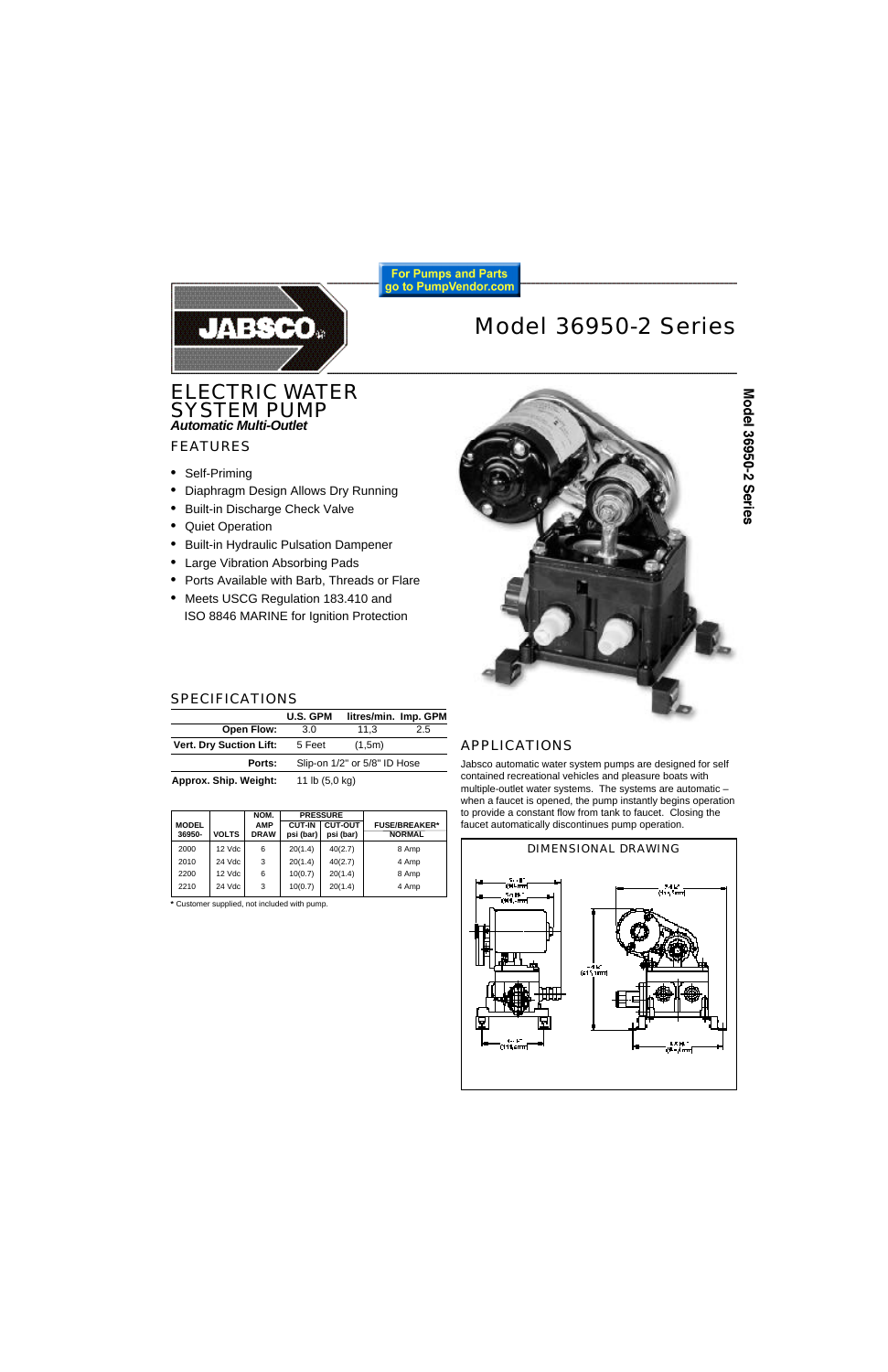# INSTALLATION



#### **MOUNTING**

Jabsco diaphragm pumps are self-priming. They may be located above or below the fresh water tank. The pump is equipped with vibration pads which are most effective when the pump is mounted upright on a solid surface.

# **PLUMBING**

To minimize water pressure drop, the size of water supply line should not be less than sizes shown in the table below. Valves, elbows, etc. used should be the same size as pipe or tubing. Use full opening (gate or ball type) valves only. Fresh water tank must be vented.

|  |  | <b>MINIMUM PIPING SIZE</b> |  |  |
|--|--|----------------------------|--|--|
|  |  |                            |  |  |

| <b>Supply Line Length</b> | <b>Hose ID</b> | <b>Pipe Size</b> |
|---------------------------|----------------|------------------|
| Less than 48"             | 1/2"           | 3/8"             |
| 48" or more               | 5/8"           | 1/2"             |

**PRESSURE REGULATOR.** It is recommended that systems having a connection for city water be equipped with a pressure regulator set at approximately 35 psi. This valve automatically regulates the incoming water pressure to avoid damage to the pump and plumbing from excessive pressures. Model 44410-1000 (permanent flush mount) and Model 44410-1010 (in-line) pressure regulating valves are recommended for this purpose.

**SUCTION FILTER.** A Model 36400-0000 (strainer/filter) is recommended to be installed between the pump and fresh water tank. It helps prevent valve clogging caused by foreign material entering the pump.

**WATER PURIFIER.** Many water purifiers cause excessive restriction to flow, especially when element is in use for some time. When used at the main distribution line it causes the pump to cycle on and off rapidly. To minimize cycling, use an accumulator tank between pump and purifier, install purifier to feed a single outlet for drinking-water only.

**ACCUMULATOR TANK.** The use of an accumulator tank (Jabsco Model 30573-0000, 12573-2000 or 18810-0000), although not required, is recommended for a more effective water distribution system. It eliminates "water hammer," stores pressures to allow a limited use of water without restarting pump(desirable at night-time), assures a constant, even stream of water at faucets farthest from pump and prolongs pump life by cutting down rapid start/stop operation.



#### **WIRING**

Pump should be wired in an independent circuit according to the wiring diagram.

## **WIRE SIZE CHART (AWG-COPPER)**

Length of circuit in feet (Sum of + Pos. & - Neg. Wire Lengths)

| <b>Voltage</b> | Up to $80'$ | 80' to 100' | 100' to 150' |
|----------------|-------------|-------------|--------------|
| $12$ Vdc       | 14          | 12          | 10           |
| 24 Vdc         | 16          | 14          | 14           |
| $32$ Vdc       | 16          | 16          | 14           |

**MOTOR PROTECTION.** The pump wiring must include a fuse/ breaker in the positive lead to protect against overcurrent draw. See specification table for proper fuse rating.

**SWITCHES.** An on-off switch must be installed in the circuit to turn off pump when vehicle or boat is unattended, stored, in transit, or connected to city water. Use red and white label included as a reminder to shut off pump and relieve pressure in water system when idle.

**AC-DC POWER CONVERTERS.** AC-DC converter/charger packs should be wired to operate pump directly from the battery at all times. If the battery is bypassed and converter is used to service the pump directly, be sure the total electrical loads do not exceed the converter amp rating. Overloading the converter could result in lowvoltage condition.

**VOLTAGE CHECK.** After installation, check the voltage at the pump motor. Voltage should be checked when pump is operating along with the inside electrical fixtures. Full voltage must be available at the pump motor at all times.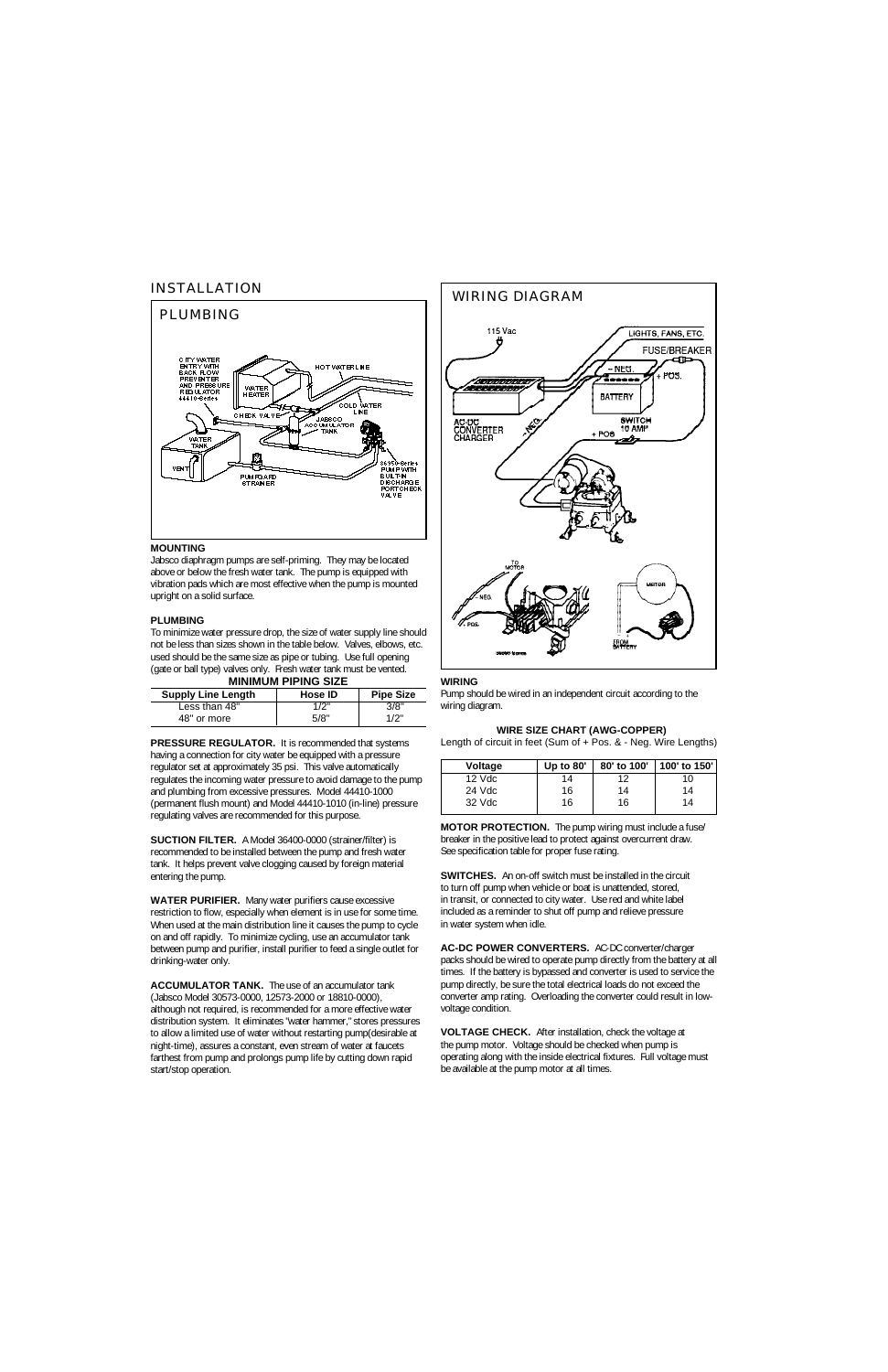- Check water level in tank. Be sure valves are open and strainers and aerator are clean.
- Open all faucets, hot and cold.
- Turn on power to pump.
- Close each faucet when it starts to deliver a steady stream of water (close cold water first).
- Observe the pump. Check to be sure pump stops soon after all faucets are closed.
- Pump is now ready for automatic operation. It will start when a faucet is opened and stop when the faucet is closed.
- Turn off power to pump and open faucet to relieve pressure in system *before* hooking up to city water and when *unattended.*

# MAINTENANCE

**WINTER STORAGE.** The Jabsco pump, with its unique pulsation dampener, will withstand frozen water without damage provided the system is not under pressure prior to freezing. To prevent accidental damage, the entire water system must be protected for winter storage. This requires complete draining, using the following directions and/or vehicle manufacturer's instructions:

- 1. Open all faucets and allow pump to empty water tanks and intake lines. Run pump dry for 1 to 2 minutes before turning off.
- 2. Open all drains and blow air through city water entry. Allow time for water heater to empty.
- 3. Disconnect discharge and intake hoses from pump. Start pump and allow to run until all water is expelled from unit. (Running dry will not harm the pump).

4. Reconnect the hoses, close the drains and leave faucets open. The water distribution system is now dry and ready for winter storage.

An alternate method is to use potable water system anti-freeze solution. Follow directions of anti-freeze manufacturer.

**A DANGER DO NOT USE AUTOMOTIVE TYPE RADIATOR ANTI-FREEZE. IT IS POISONOUS. USE OF THIS TYPE OF ANTI-FREEZE WILL CAUSE SERIOUS INTERNAL INJURY OR DEATH.**

# **SERVICE**

## TROUBLESHOOTING

Problem Causes

Pump operates but no water – Low water level in tank. flows through faucet. – Suction line clogged or kinked. – Air leak in suction line. – Loose hose clamps or fittings in suction line. Pump cycles on and off – Water leak in plumbing.<br>when faucets are closed. – Defective toilet flush values - Defective toilet flush valve. – Internal leak in pump. – Outlet valve not sealing. Pump operates roughly and – Intake line is restricted, kink has excessive noise and in suction hose or fittings too vibration. Small. – Pump mounted on flimsy board. – Deformed or ruptured pulsa tion dampener in pump. – Loose screws at pulleys and connecting rod. Pump fails to start when  $-$  No voltage to pump. faucet is opened. – Blown fuse. – Clogged or kinked outlet line. – Defective pressure switch. Pump fails to stop when – Empty water tank. faucets are closed. – Outlet valve not sealing. – Very low voltage to pump. – Defective pressure switch.

**NOTICE:** Before servicing pump, turn off power to pump and open faucets to relieve pressure in water system.

# **VALVES REPLACEMENT**

- 1. Remove motor and four tie down screws.
- 2. Expose valves by lifting jack shaft and attached diaphragm assembly from pump base.
- 3. Lift valves from pockets. Clean all foreign materials from valves and seats.
- 4. Reinstall valves into same pockets, being sure rubber valve with small hole is UP on intake and rubber valve without the small hole is DOWN on discharge (see exploded view). **NOTE: Do not use valve with small hole in rubber on**

 **discharge side of pump.**

5. When reassembling, adjust belt tension to 1/4" play.

## **DIAPHRAGM & CONNECTING ROD REPLACEMENT**

- 1. Remove motor and four tie down screws then lift jack shaft and attached diaphragm assembly from pump base.
- 2. Expose diaphragm by removing two diaphragm ring screws and detaching ring.
- 3. Remove diaphragm screw to separate diaphragm and plates from connecting rod. Inspect diaphragm for cuts and ruptures.
- 4. Remove lock nut to separate connecting rod from jack shaft.
- 5. When reassembling, be sure to align diaphragm and connecting rod so that rod slips straight onto jack shaft and diaphragm rests squarely on diaphragm retainer. Misalignment will create a strain on diaphragm and significantly shorten its life. Adjust belt tension to 1/4" play.